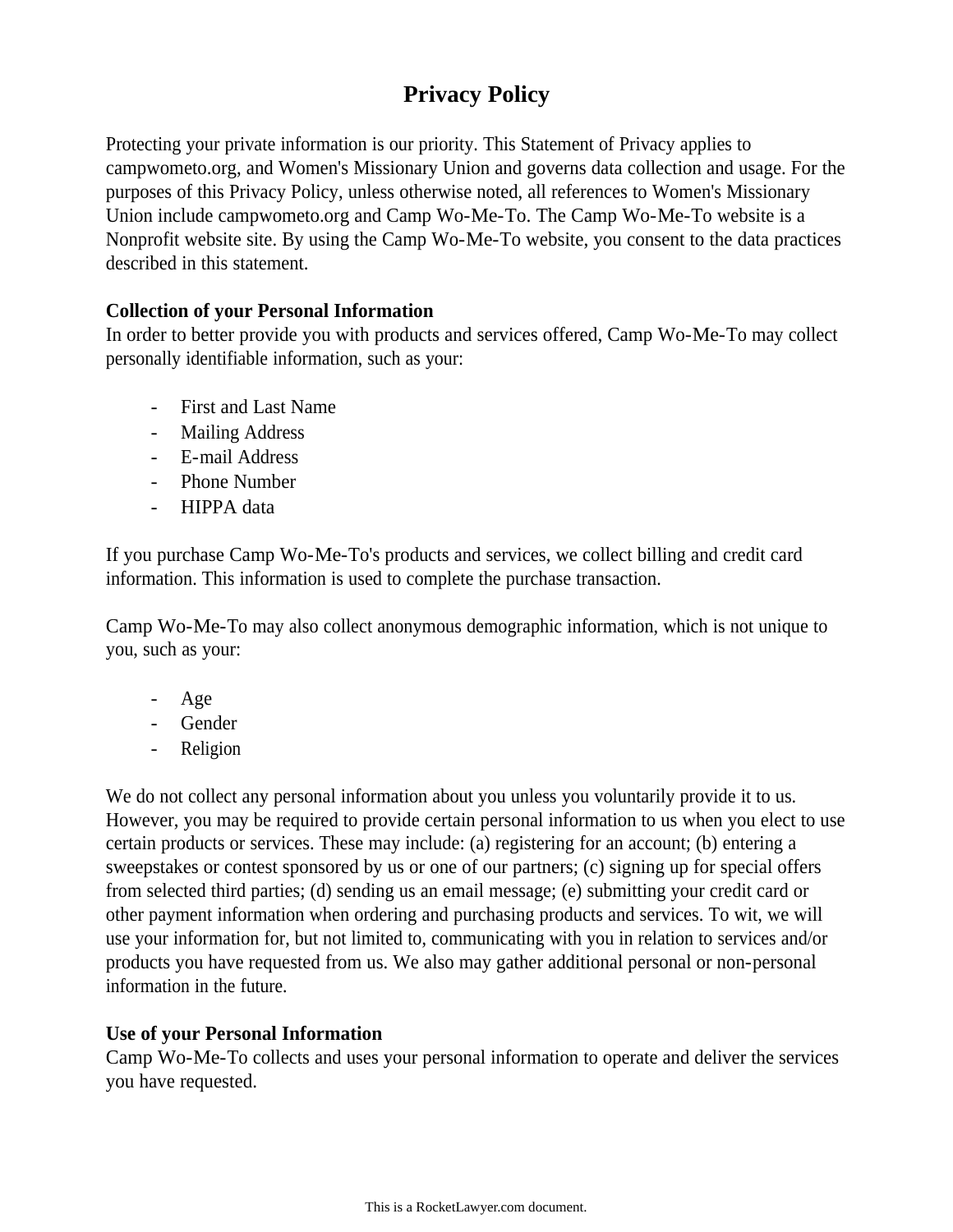Camp Wo-Me-To may also use your personally identifiable information to inform you of other products or services available from Camp Wo-Me-To and its affiliates.

#### **Sharing Information with Third Parties**

Camp Wo-Me-To does not sell, rent or lease its customer lists to third parties.

Camp Wo-Me-To may share data with trusted partners to help perform statistical analysis, send you email or postal mail, provide customer support, or arrange for deliveries. All such third parties are prohibited from using your personal information except to provide these services to Camp Wo-Me-To, and they are required to maintain the confidentiality of your information.

Camp Wo-Me-To may disclose your personal information, without notice, if required to do so by law or in the good faith belief that such action is necessary to: (a) conform to the edicts of the law or comply with legal process served on Camp Wo-Me-To or the site; (b) protect and defend the rights or property of Camp Wo-Me-To; and/or (c) act under exigent circumstances to protect the personal safety of users of Camp Wo-Me-To, or the public.

## **Automatically Collected Information**

Information about your computer hardware and software may be automatically collected by Camp Wo-Me-To. This information can include: your IP address, browser type, domain names, access times and referring website addresses. This information is used for the operation of the service, to maintain quality of the service, and to provide general statistics regarding use of the Camp Wo-Me-To website.

#### **Links**

This website contains links to other sites. Please be aware that we are not responsible for the content or privacy practices of such other sites. We encourage our users to be aware when they leave our site and to read the privacy statements of any other site that collects personally identifiable information.

#### **Security of your Personal Information**

Camp Wo-Me-To secures your personal information from unauthorized access, use, or disclosure. Camp Wo-Me-To uses the following methods for this purpose:

- SSL Protocol

When personal information (such as a credit card number) is transmitted to other websites, it is protected through the use of encryption, such as the Secure Sockets Layer (SSL) protocol.

We strive to take appropriate security measures to protect against unauthorized access to or alteration of your personal information. Unfortunately, no data transmission over the Internet or any wireless network can be guaranteed to be 100% secure. As a result, while we strive to protect your personal information, you acknowledge that: (a) there are security and privacy limitations inherent to the Internet which are beyond our control; and (b) security, integrity, and privacy of any and all information and data exchanged between you and us through this Site cannot be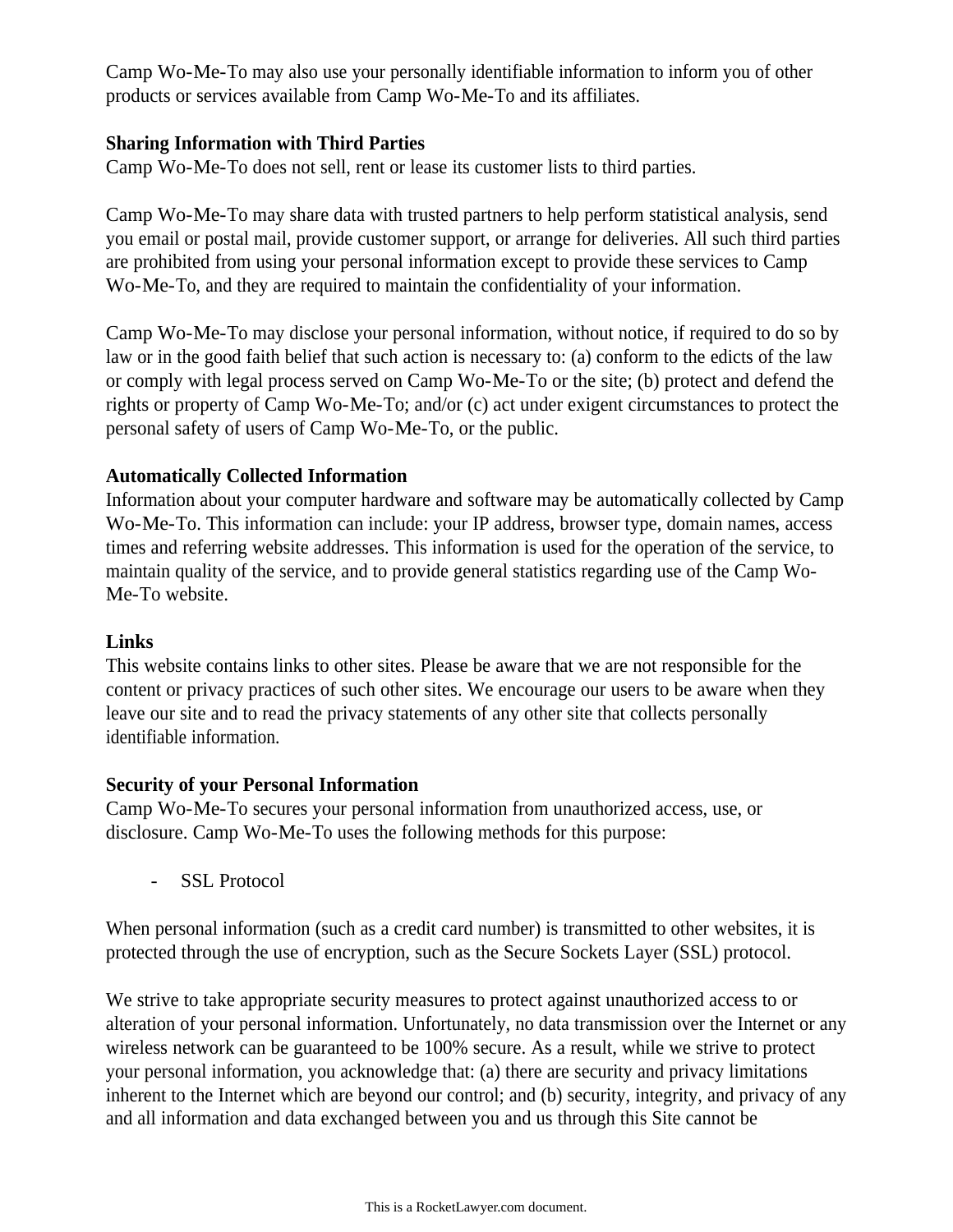guaranteed.

# **Right to Deletion**

Subject to certain exceptions set out below, on receipt of a verifiable request from you, we will:

- Delete your personal information from our records; and
- Direct any service providers to delete your personal information from their records.

Please note that we may not be able to comply with requests to delete your personal information if it is necessary to:

- Complete the transaction for which the personal information was collected, fulfill the terms of a written warranty or product recall conducted in accordance with federal law, provide a good or service requested by you, or reasonably anticipated within the context of our ongoing business relationship with you, or otherwise perform a contract between you and us;
- Detect security incidents, protect against malicious, deceptive, fraudulent, or illegal activity; or prosecute those responsible for that activity;
- Debug to identify and repair errors that impair existing intended functionality;
- Exercise free speech, ensure the right of another consumer to exercise his or her right of free speech, or exercise another right provided for by law;
- Comply with the California Electronic Communications Privacy Act;
- Engage in public or peer-reviewed scientific, historical, or statistical research in the public interest that adheres to all other applicable ethics and privacy laws, when our deletion of the information is likely to render impossible or seriously impair the achievement of such research, provided we have obtained your informed consent;
- Enable solely internal uses that are reasonably aligned with your expectations based on your relationship with us;
- Comply with an existing legal obligation; or
- Otherwise use your personal information, internally, in a lawful manner that is compatible with the context in which you provided the information.

## **Children Under Thirteen**

Camp Wo-Me-To collects personally identifiable information from children under the age of thirteen. Camp Wo-Me-To collects this information for the following reason(s): To ensure their safety while on our camp premises..

We provide information about our personal data practices for children on our home page and wherever we knowingly collect personal data from children on our website. If you are under the age of thirteen, you must ask your parent or guardian for permission to use this website. If you are a parent and you have questions regarding our data collection practices, please contact us using the information provided at the end of this Statement of Privacy.

## **E-mail Communications**

From time to time, Camp Wo-Me-To may contact you via email for the purpose of providing announcements, promotional offers, alerts, confirmations, surveys, and/or other general